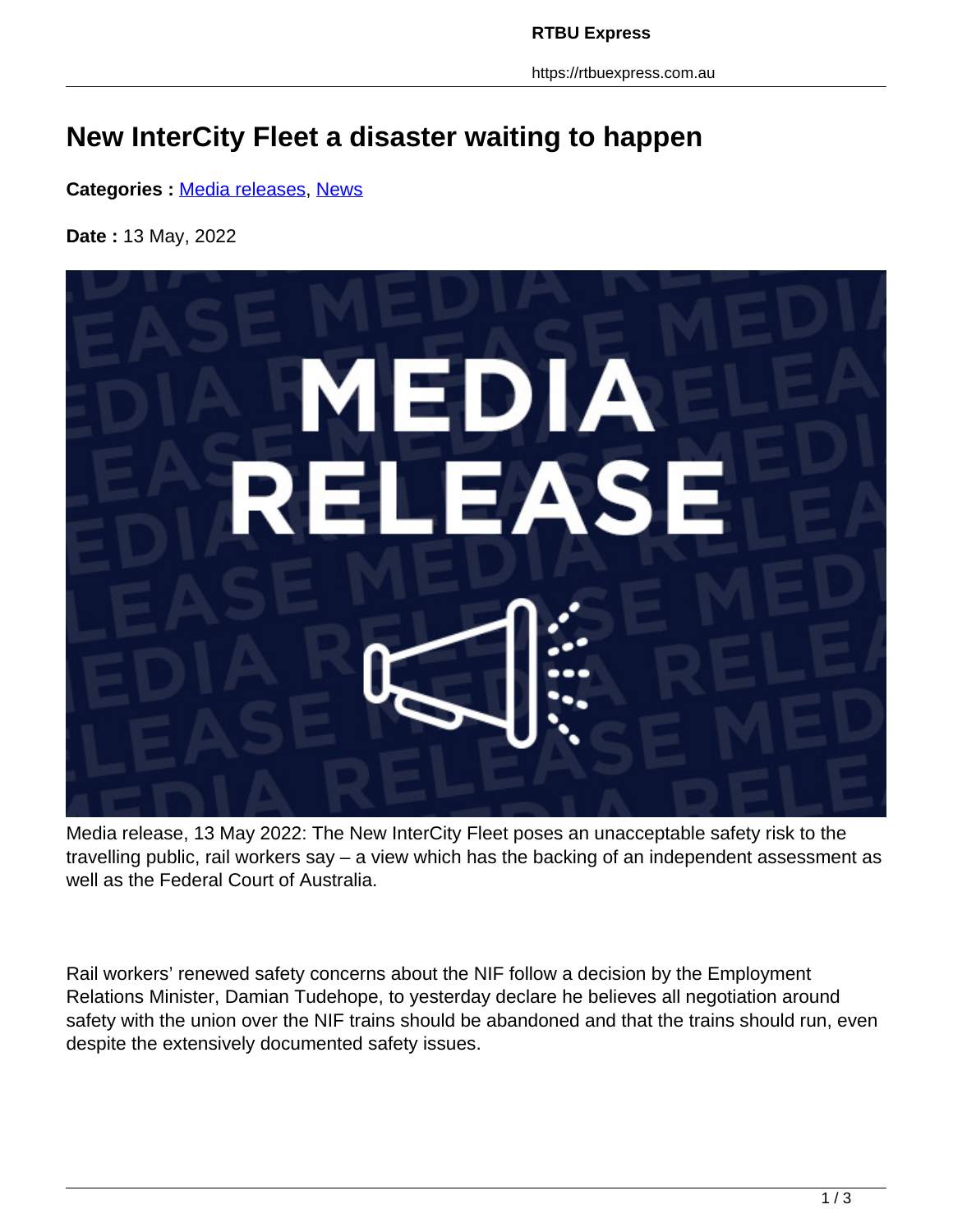Rail, Tram and Bus Union (RTBU) NSW Secretary, Alex Claassens said the Minister's comments show a complete disregard for the safety of commuters and disrespect for workers. He says the Minister is also misrepresenting the findings of the regulator.

"Rail workers have long said they will refuse to drive the New InterCity Fleet until the significant safety issues are adequately addressed – a decision that has been backed by a Federal Court ruling. As soon as those safety concerns are addressed, we'll happily operate them," Mr Claassens said.

"Rail workers have been raising serious safety concerns about this fleet for years – even before the trains landed in Australia. But the NSW Government has been fighting back because it doesn't want to pay to fix the safety problems.

"Now we've got an Employment Relations Minister, who has no oversight of transport and hasn't been involved in any discussions around the NIF in the past, weighing in. It couldn't be clearer that this is a case of politics and money being put ahead of safety and common sense.

"These trains are a disaster waiting to happen and there is an independent safety assessment, among other things, that confirms that. Rail workers will not drive a train that we know will put the safety of the travelling public at risk. It's as simple as that.

Mr Claassens says the safety concerns stem from the fact that train guards are unable to adequately monitor the platform during departure.

"We have been in discussions and court battles for years trying to get these safety issues rectified. Just when we thought common-sense and public responsibility was finally going to prevail, a couple of NSW Government Ministers have decided to blow things up to make a political statement.